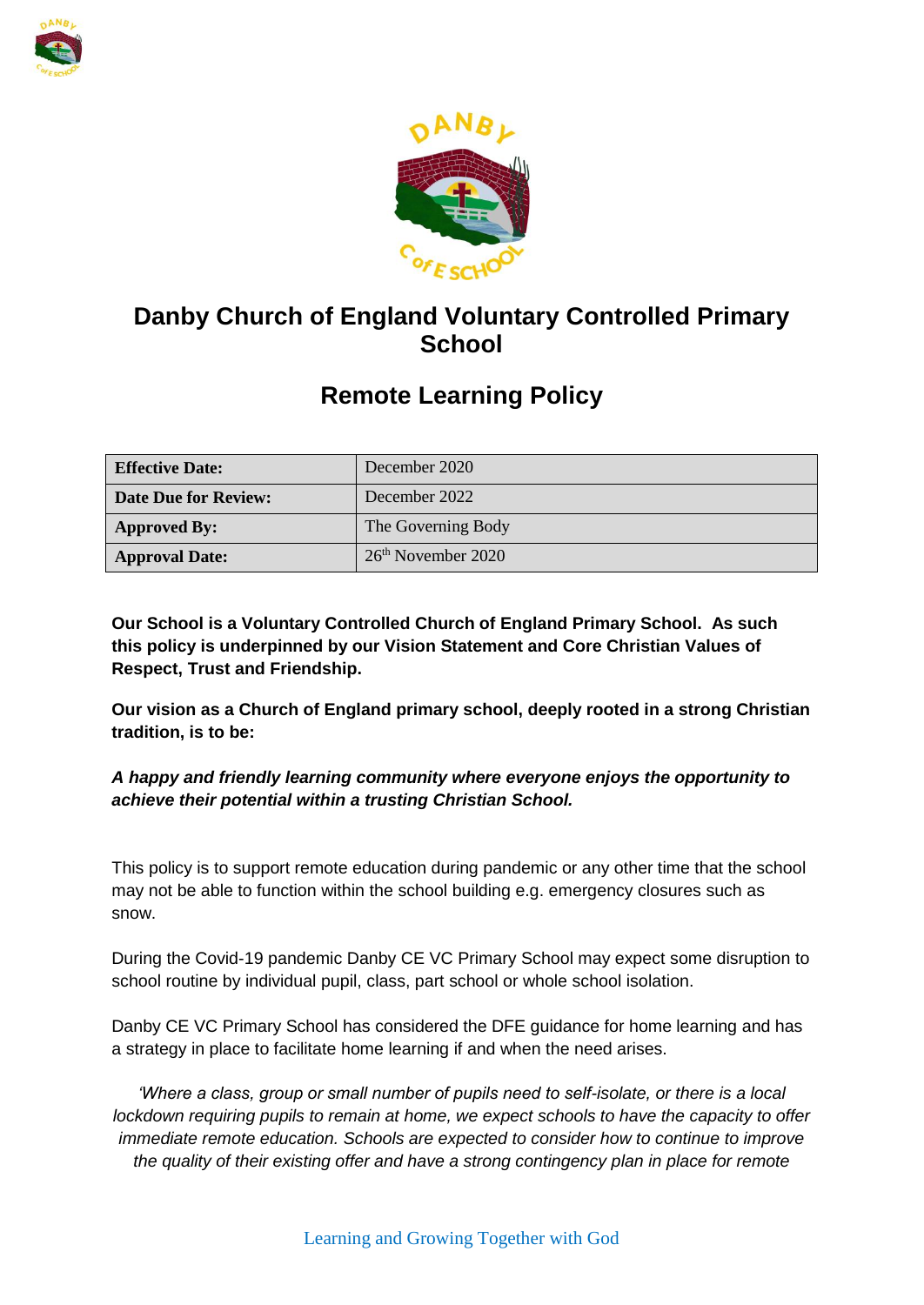

*education provision by the end of September. This planning will be particularly important to support a scenario in which the logistical challenges of remote provision are greatest, for example where large numbers of pupils are required to remain at home.'*

Danby CE VC Primary School are fully aware that these are exceptional times and would like to make it clear that this document seeks to inform and guide families. Each family is unique and because of this, should approach home learning in a way that suits their individual needs.

#### **Specific Aims**

This Remote Learning Policy aims to:

- Ensure consistency in the school's approach to remote learning.
- Set out expectations for all members of the school community with regards to remote learning.
- Provide appropriate guidelines for data protection.

Please note that this policy has been created with regard to advice and guidance received from the Department for Education (DfE) and from Joint Unions (see links in Appendix).

#### **Who is the policy applicable to?**

Pupils and families who are not able to attend or who have been asked not to attend school in person due to extenuating or emergency circumstances such as pandemic or extreme weather

In line with government guidance, pupils, staff and families should self-isolate if:

- They are displaying any [symptoms of Covid19](https://www.nhs.uk/conditions/coronavirus-covid-19/symptoms/) (a high temperature, a new, continuous cough or a loss or change to your sense of smell or taste).
- They have tested positive for Covid19
- They live with someone who has symptoms or tested positive for Covid-19.
- They have been told to self-isolate by NHS Test and Trace or the NHS Covid-19 app.

#### **Roles and Responsibilities**

#### **Teachers**

In addition to their in-school work with Key Worker and eligible pupils, teachers from Danby CE VC Primary School will continue to support children that are unable to attend. Teachers should plan lessons that are relevant to the curriculum focus for that year group and endeavour to replicate this through the use of [Google Classroom](http://classroom.google.com/) for home learners. To respond, within reason, promptly to requests for support from families at home. This should be done via email. Should a staff member require support with the use of technology, it is their responsibility to seek this support in school and Senior Leaders will ensure that support is given promptly.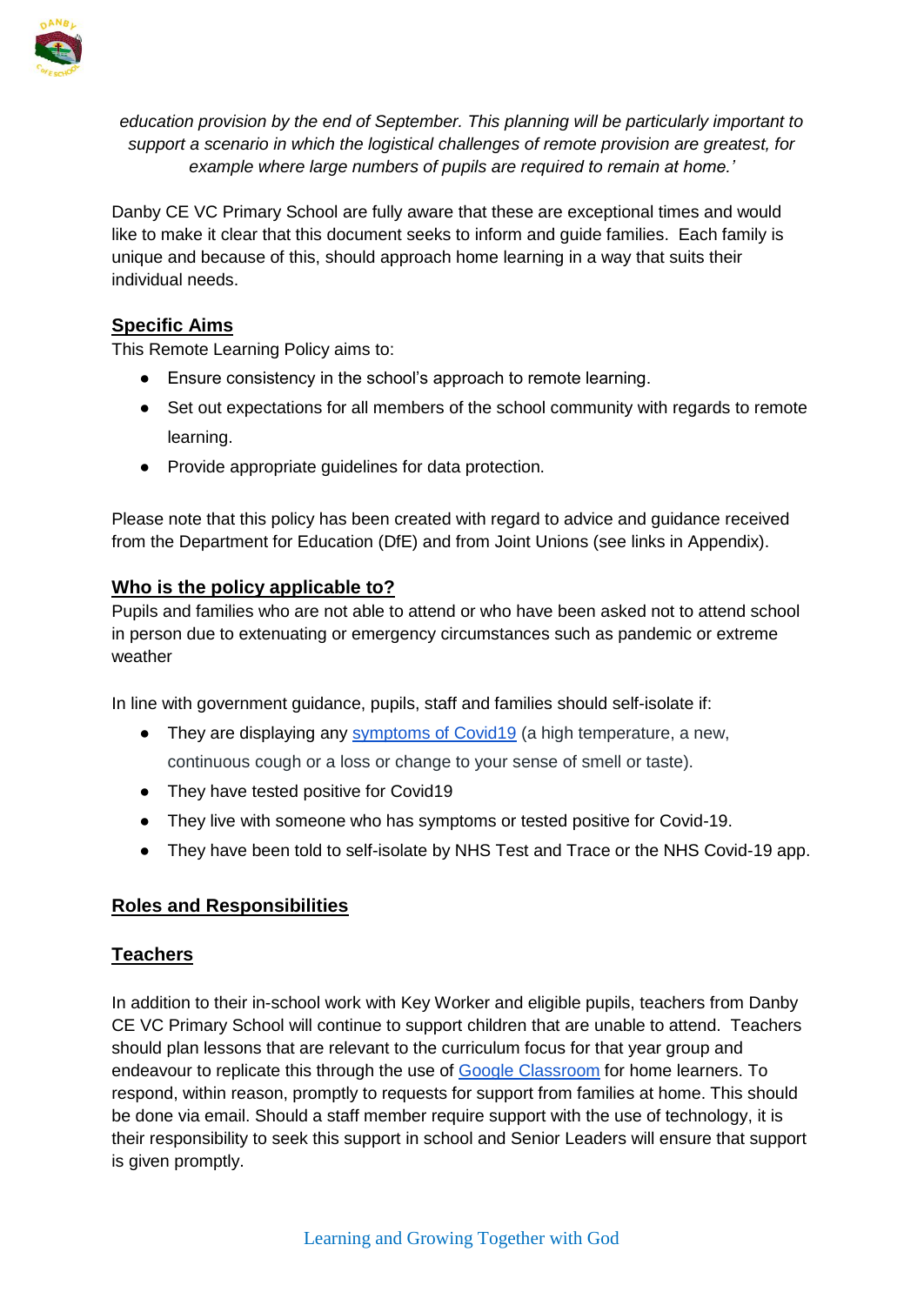

When providing remote learning, teachers must be available between 9am-3:30pm on their working days. If they're unable to work for any reason during this time, for example due to sickness or caring for a dependent, they should report this using the normal absence procedure.

#### **When providing remote learning, teachers are responsible for:**

#### **Setting work:**

- Teachers will provide learning for their current class. Work provided must include daily Mathematics, Literacy and Topic lessons each week. Daily phonics lessons will be planned and delivered for KS1 and Spelling, Grammar and Punctuation lessons will also be provided for both KS1 and KS2.
- KS2 Teachers will plan for 4 hours of work daily.
- KS1 Teachers will plan for 3 hours of work daily.
- Teachers will use resources provided by the Oak National Academy, White Rose Maths and BBC Bitesize, as well as other resources identified by school curriculum leaders.
- Teachers will upload weekly and daily learning using Google Classroom.
- Teachers will outline the work daily via their class stream page.

#### **Providing feedback on work**

- Pupils can send any completed work to teachers via Google Classroom or via the teacher's work email address
- Teachers can mark and return work to pupils via the comments feature.
- Teachers should mark work daily where possible and return with a comment to the pupil within 24 hours.

## **Keeping in touch with pupils and parents**

- In the case of a national or local lockdown, Teachers will call pupils/parents every week.
- Any safeguarding or other concerns should be recorded and the Head teacher alerted.
- If there has been no communication from either a parent or child via day 3 of lockdown/self-isolation period starting, teacher or SLT member will call parents/pupils on day 4.
- Vulnerable pupils will be called weekly CP/EHCP/identified pupils, this will be done by teacher/SENCO/.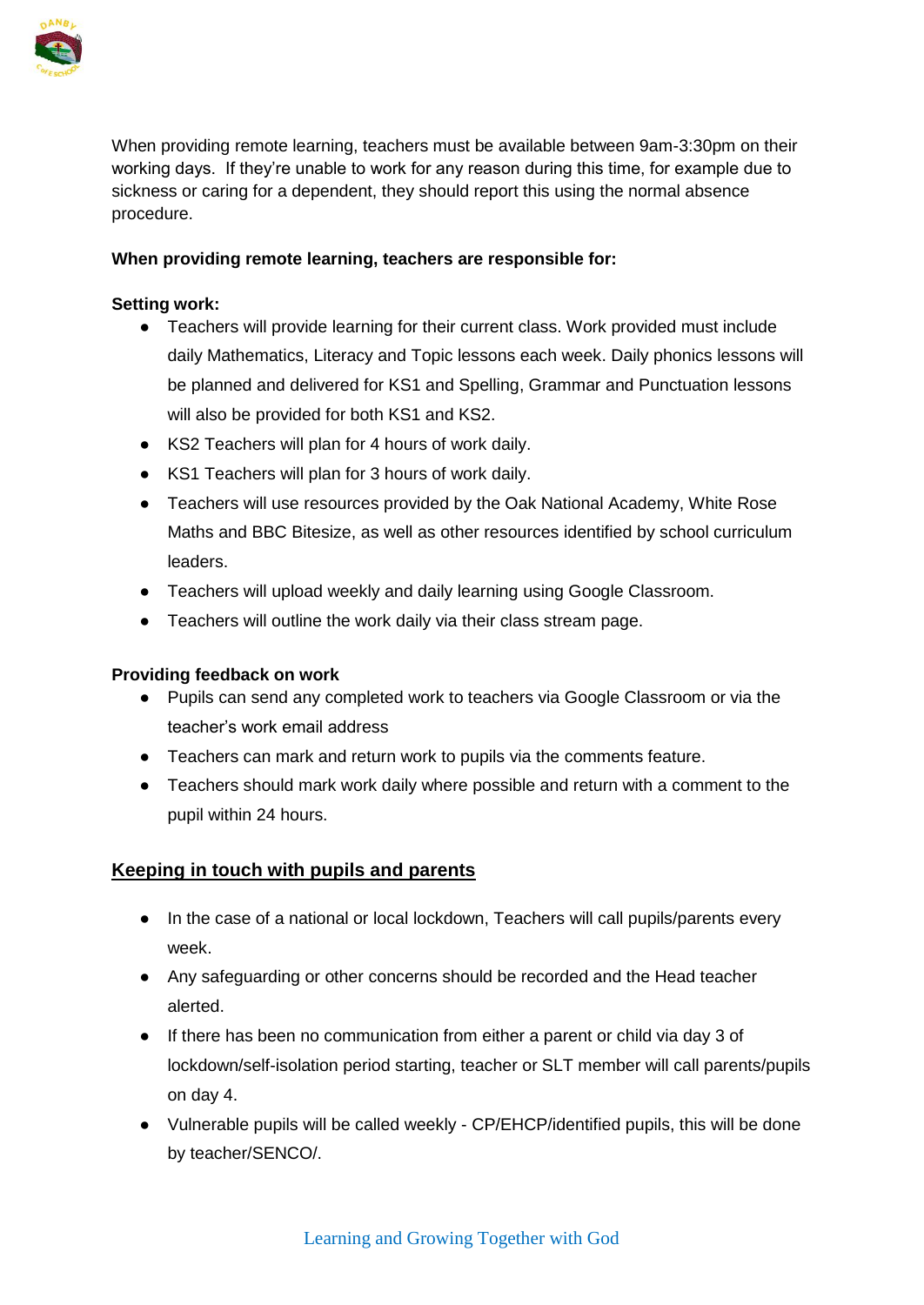

- Emails received from parents and pupils are to be checked between 9am and 3:30pm, Mon- Fri.
- Teachers should respond to pupil/parent emails within 24hours.

#### **In the event of individual pupil self-isolation**

- Weekly home learning to be set via Google Classroom for all individual pupils who find themselves in isolation.
- Children in isolation are tracked daily and work is allocated as soon as possible once a child has been identified as self-isolating
- Daily lessons span across the curriculum, lessons are closely matched to the curriculum delivered in school.
- Work is tailored to each pupil and those with SEN have individual work provided.
- Lessons for these pupils come from Oak Academy and other online sources

#### **Teaching assistants**

Teaching assistants must be available between 9am – 3:30pm, Mon to Fri.

During this time, they are expected to check work emails and be available when called upon to support the children with their learning. If they're unable to work for any reason during this time, for example due to sickness or caring for a dependent, they should report this using the normal absence procedure.

Teaching assistants are responsible for:

- Supporting pupils with learning remotely through google classroom
- Attending virtual meetings with teachers, parents and pupils (When requested by the SENCO)
- Making telephone contact with parents if requested to by their line manager
- Preparing any resources to support learning and for uploading as requested by their line manager

#### **Subject leads**

Alongside their teaching responsibilities, as outlined above, subject leads are responsible for:

● Supporting teachers with setting relevant online learning via Google Classroom.

#### **Senior leaders**

Alongside any teaching responsibilities, senior leaders are responsible for: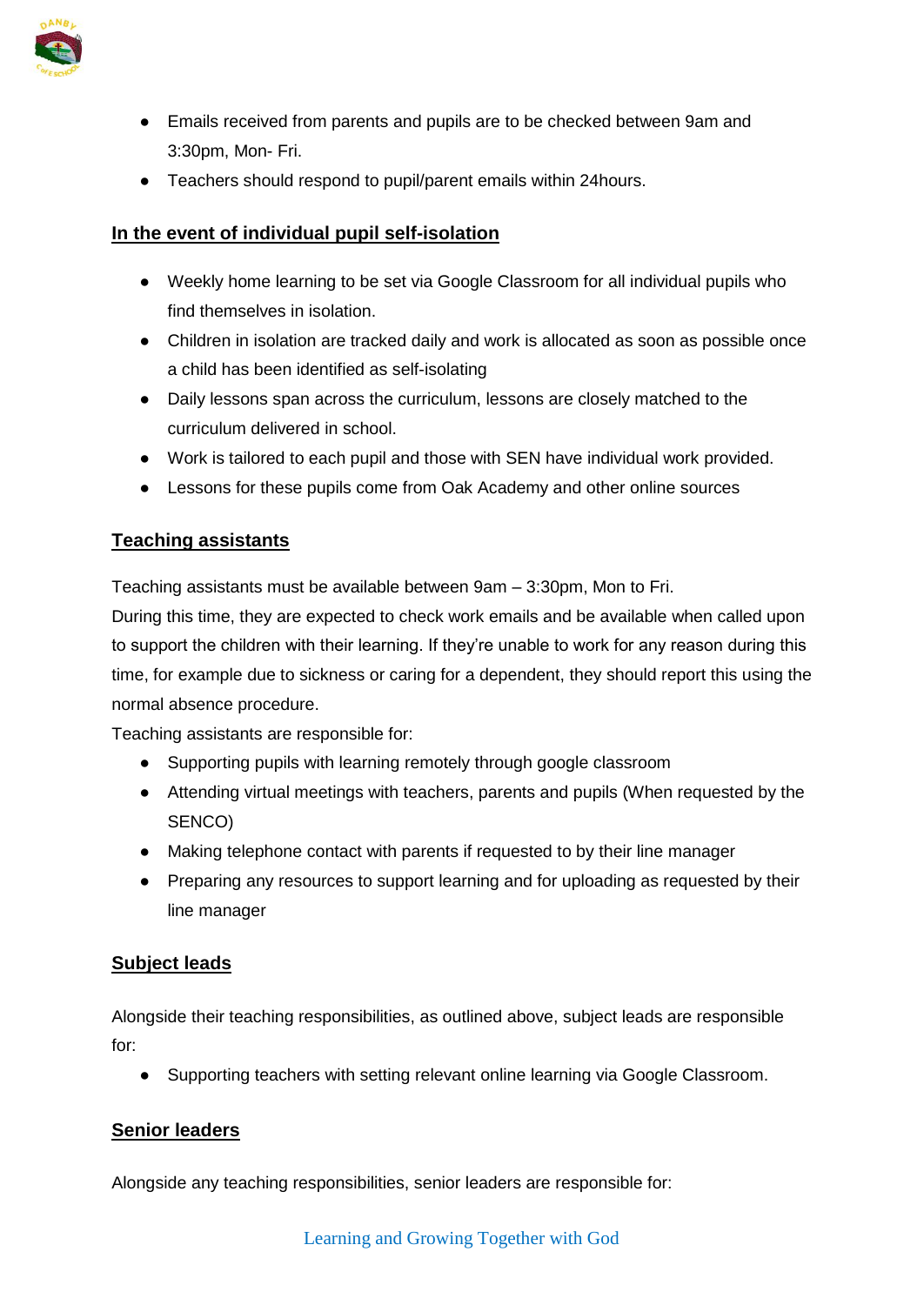

- Co-ordinating the remote learning approach across the school
- Monitoring the effectiveness of remote learning reviewing work set by teachers weekly, monitoring Google Classroom, monitoring email correspondence between parents and teachers.
- Monitoring the security of remote learning systems, including data protection and safeguarding considerations.

#### **Designated safeguarding lead**

The DSL is responsible for:

● Maintaining contact, collating, passing on information and responding to any concerns.

#### **Pupils and parents**

Where possible, it is beneficial for young people to maintain a regular and familiar routine. Danby CE VC Primary School would recommend that each 'school day' maintains structure. Each week/day, English, Maths and Topic will be posted on Google Classroom. Families should view this together, and then make appropriate plans to complete the work. Should anything be unclear in the work that is set, parents can communicate with class teachers via the school email addresses; [admin@danby.n-yorks.sch.uk,](mailto:admin@danby.n-yorks.sch.uk) [arose@danby.n-yorks.sch.uk,](mailto:arose@danby.n-yorks.sch.uk) [f.motteu@danby.n-yorks.sch.uk](mailto:f.motteu@danby.n-yorks.sch.uk)

They should make clear which year group and subject the question relates to. We would encourage parents to support their children's work, including finding an appropriate place to work and, to the best of their ability, support pupils with work encouraging them to work with good levels of concentration. Every effort will be made by staff to ensure that work is set promptly on appropriate platforms but school cannot guarantee that the chosen platforms will work on all devices. Should accessing work be an issue, parents should contact school promptly and alternative solutions may be available.

Staff can expect pupils to:

- $\bullet$  Be contactable during the hours of the school day 9am  $-$  3.30pm  $-$  although they may not always be in front of a device the entire time.
- Seek help if they need it, from teachers or teaching assistants.
- Alert teachers if they're not able to complete work.

Staff can expect parents to:

● Seek help from the school if they need it – staff should refer parents to the 'A guide on how to use Google Classroom' document for the Google Classroom information and other useful links for learning.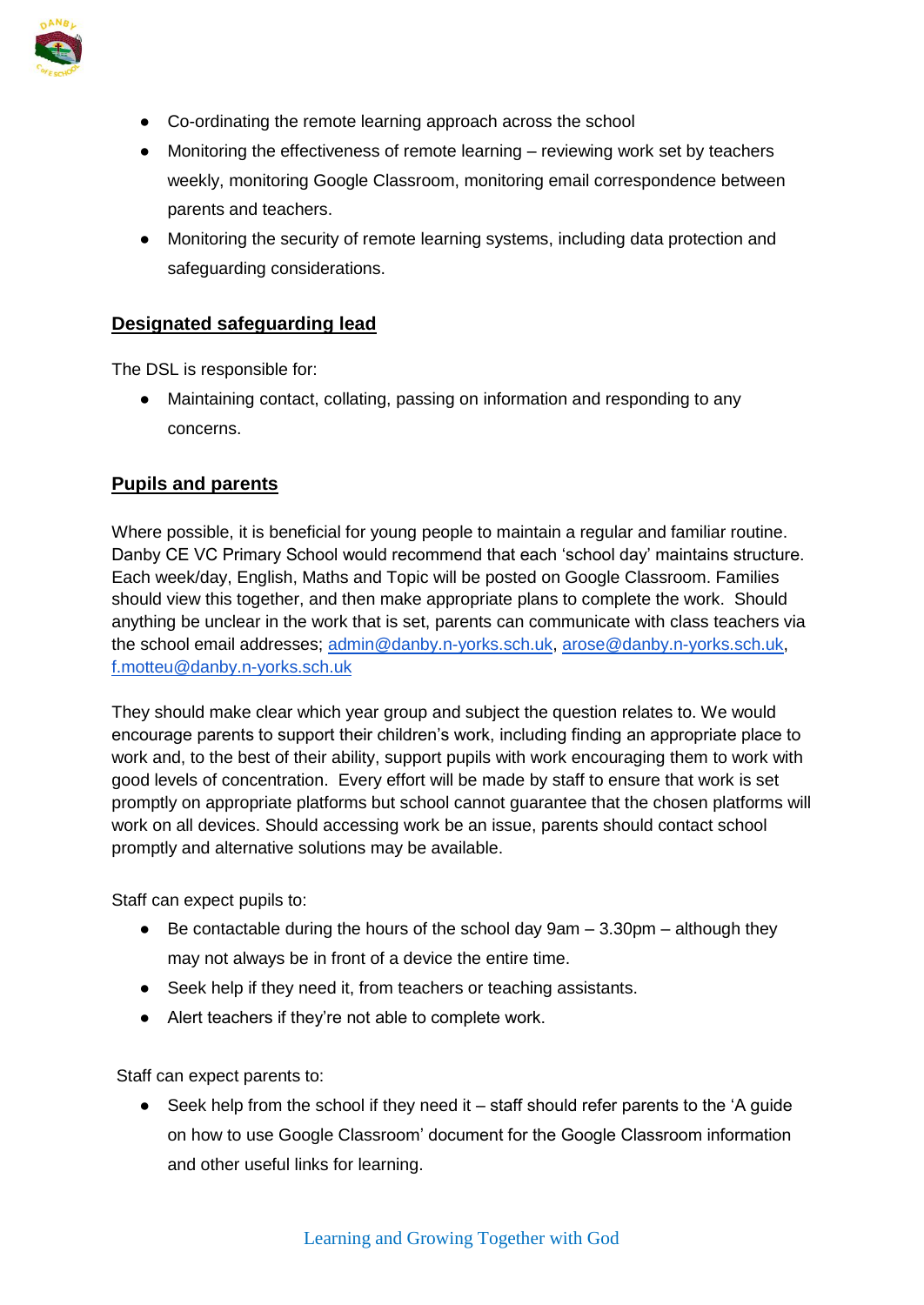

- Be respectful when making any complaints or concerns known to staff
- Encourage their child to engage with learning on a regular basis
- Sign an agreement with the school when loaning a device or equipment
- Abide by that agreement and ensure that their children abide by that agreement

## **Governing board**

The governing board is responsible for:

- Monitoring the school's approach to providing remote learning to ensure education remains as high quality as possible.
- Ensuring that staff are certain that systems are appropriately secure, for both data protection and safeguarding reasons.

## **Devices and support**

In the case where a device or internet connection is unavailable, Email can also be used to send work to teachers for review and feedback and screenshots can be taken and emailed as attachments. Additionally, smartphones can be used to photograph work which is difficult to submit in other ways. Post or school drop-off points can also be considered.

- In the case a device or internet connection is not available please contact Danby CE VC Primary school on 01287 660345 or alternatively [admin@danby.n-yorks.sch.uk](mailto:admin@egton.n-yorks.sch.uk)
- If a solution cannot be found or during the interim whilst the above issues are being solved, work can be provided by Email or post.

## **Data protection**

Accessing personal data:

When accessing personal data, all staff members will:

- Ensure that they use a safe non-public device
- Ensure that they log in and out securely, particularly if using a device that does not belong to the school
- Keep personal information confidential in line with the school GDPR policies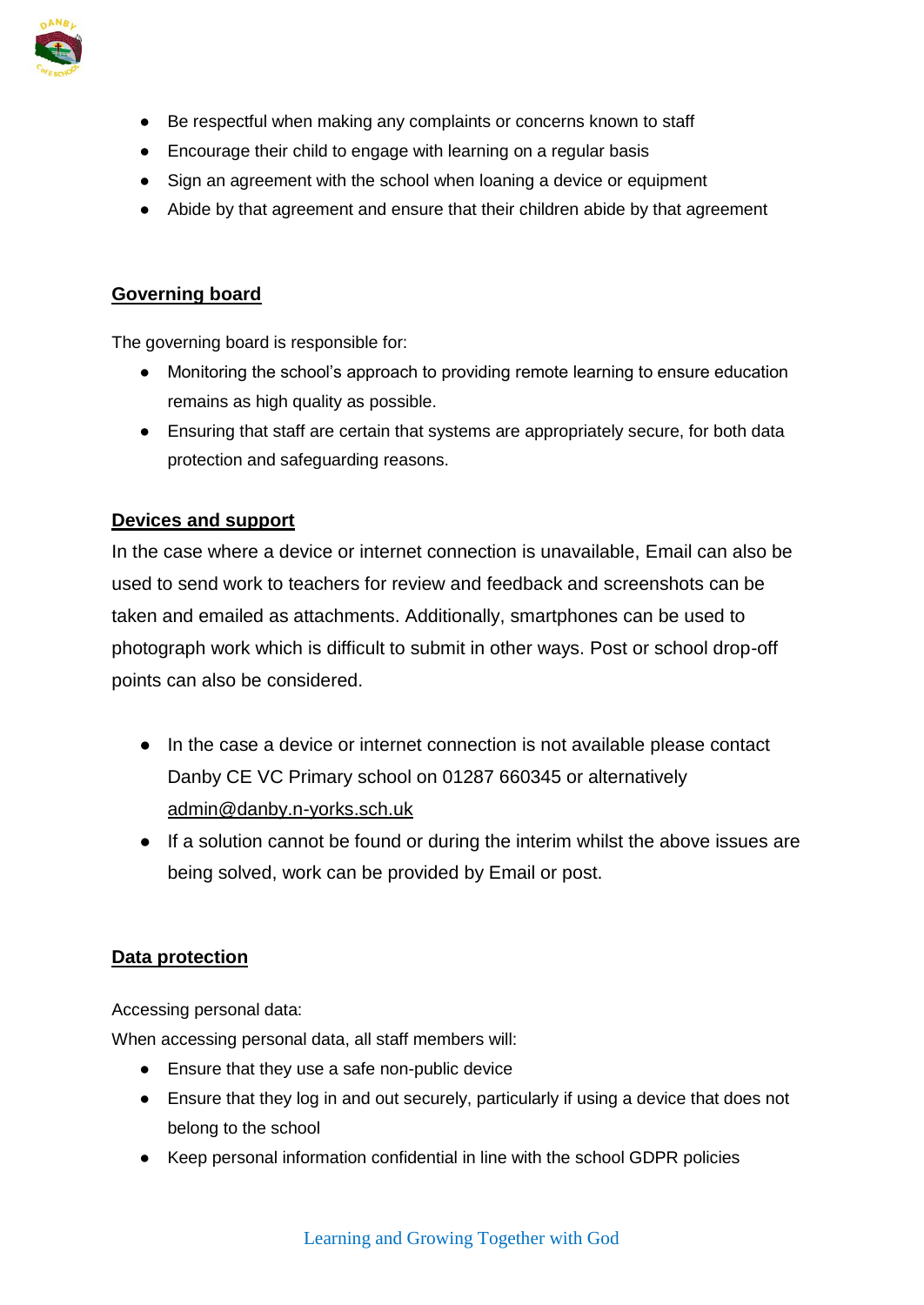

• School laptops and iPads are the school's preferred devices to be used when accessing any personal information on pupils.

## **Sharing personal data**

Staff members may need to collect and/or share personal data such as emails or phone numbers as part of the remote learning system.

Such collection of personal data applies to our functions as a school and doesn't require explicit permissions.

While this may be necessary, staff are reminded to collect and/or share as little personal data as possible online and to abide by the GDPR policies held in school.

## **Keeping devices secure**

All staff members will take appropriate steps to ensure their devices remain secure. This includes, but is not limited to:

- $\bullet$  Keeping the device password-protected strong passwords are at least 8 characters, with a combination of upper and lower-case letters, numbers and special characters (e.g. asterisk or currency symbol).
- Ensuring the hard drive is encrypted this means if the device is lost or stolen, no one can access the files stored on the hard drive by attaching it to a new device.
- Making sure the device locks if left inactive for a period of time .
- Not sharing the device among family or friends.
- using antivirus and anti-spyware software.
- Keeping operating systems up to date always install the latest updates

## **Safeguarding**

Please refer to our [Child Protection and Safeguarding Policy.](https://d3hgrlq6yacptf.cloudfront.net/5f44f9be5d40b/content/pages/documents/1592830339.pdf) Staff monitor and report any safeguarding concerns.

Pupils are reminded that the school Behaviour Policy remains in place during distance learning. Staff abide by the Code of Conduct.

#### **Monitoring arrangements**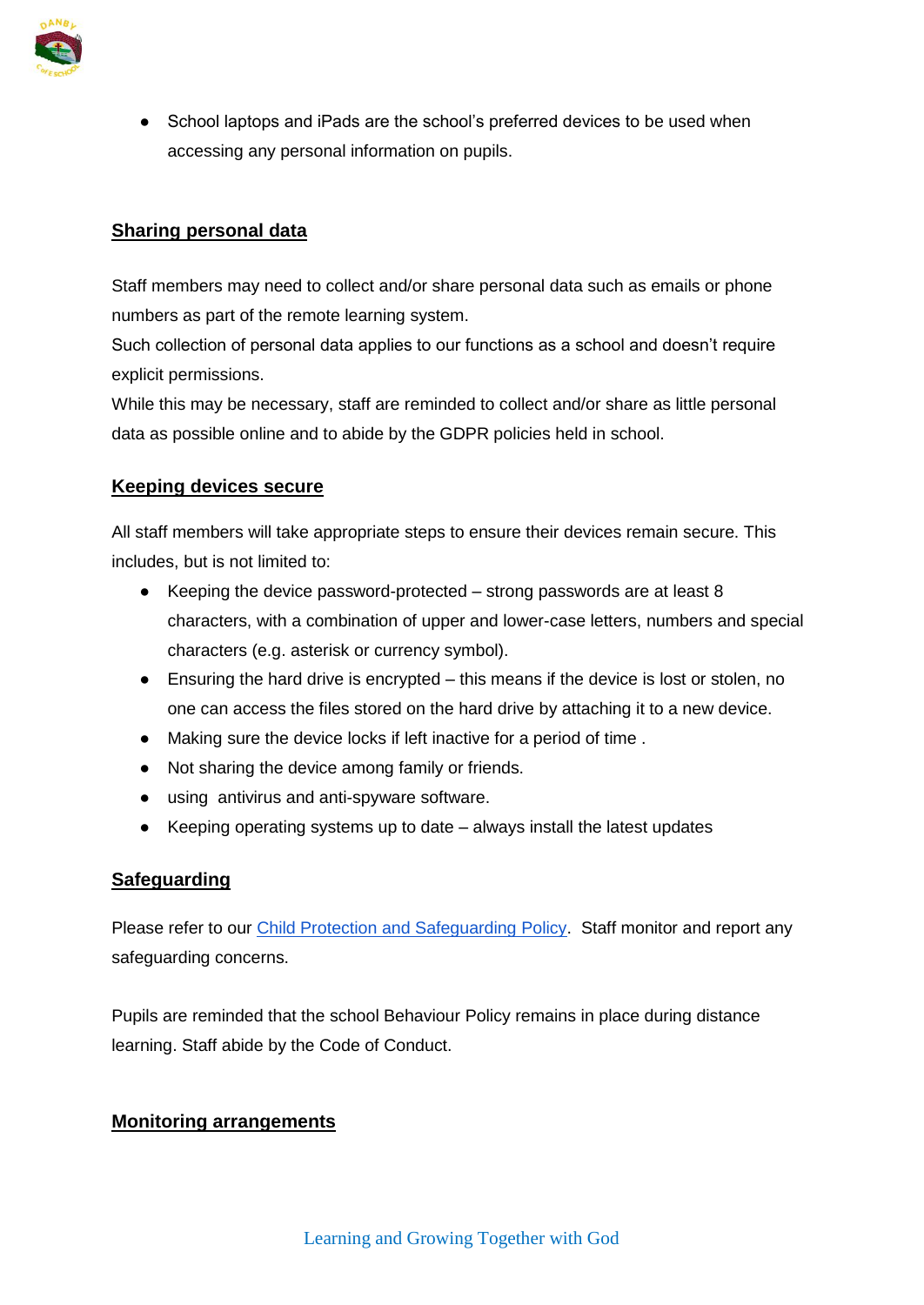

This policy will be reviewed as and when updates to home learning are provided by the government by G. Robertson (KS1 Lead Egton on behalf of Danby and Egton). At every review, it will be approved by Mrs Orland (Headteacher) and the Governing Body.

## **Links with other policies**

This policy is linked to our:

- o [Behaviour Policy](https://d3hgrlq6yacptf.cloudfront.net/5f44f9be5d40b/content/pages/documents/1585648233.pdf)
- o [Child Protection Policy](https://d3hgrlq6yacptf.cloudfront.net/5f44f9be5d40b/content/pages/documents/1605884839.pdf) and [Coronavirus Addendum to our Child Protection Policy](https://d3hgrlq6yacptf.cloudfront.net/5f44f9be5d40b/content/pages/documents/1592830339.pdf)
- o [E-safety Page](https://www.danbyceprimary.co.uk/information-and-newsletters/esafety/)
- o [Social Networking Policy](https://d3hgrlq6yacptf.cloudfront.net/5f44f9be5d40b/content/pages/documents/1605884348.pdf)

## **Legal framework**

1.1. This policy has due regard to all relevant legislation and statutory guidance including, but not limited to, the following:

- The Coronavirus Act 2020 Provision of Remote Education (England) Temporary Continuity Direction
- Equality Act 2010: advice for schools DfE Feb 2013
- Special Educational Needs and Disability Regulations 2014
- Education Act 2002
- The General Data Protection Regulation (GDPR)
- The Reporting of Injuries, Diseases and Dangerous Occurrences Regulations 2013
- Data Protection Act 2018
- DfE 2020 Keeping children safe in education
- DfE 2016 'Children missing education'

This policy has due regard to national guidance including, but not limited to, the following:

- DfE R[e](https://www.gov.uk/government/publications/remote-education-good-practice/remote-education-good-practice)mote education good practice [https://www.gov.uk/government/publications/remote-education-good-practice/remote](https://www.gov.uk/government/publications/remote-education-good-practice/remote-education-good-practice)[education-good-practice](https://www.gov.uk/government/publications/remote-education-good-practice/remote-education-good-practice)
- DfE (2020) Keepi[n](https://www.gov.uk/government/publications/keeping-children-safe-in-education--2)g children safe in education <https://www.gov.uk/government/publications/keeping-children-safe-in-education--2>
- Addendum: recording attendance in relation to coronavirus (COVID-19) during the 2020 to 2021 academic year 2020 to 2021 academic yea[r](https://www.gov.uk/government/publications/school-attendance/addendum-recording-attendance-in-relation-to-coronavirus-covid-19-during-the-2020-to-2021-academic-year) [https://www.gov.uk/government/publications/school-attendance/addendum](https://www.gov.uk/government/publications/school-attendance/addendum-recording-attendance-in-relation-to-coronavirus-covid-19-during-the-2020-to-2021-academic-year)[recording-attendance-in-relation-to-coronavirus-covid-19-during-the-2020-to-2021](https://www.gov.uk/government/publications/school-attendance/addendum-recording-attendance-in-relation-to-coronavirus-covid-19-during-the-2020-to-2021-academic-year) [academic-year](https://www.gov.uk/government/publications/school-attendance/addendum-recording-attendance-in-relation-to-coronavirus-covid-19-during-the-2020-to-2021-academic-year)
- DfE (2020) Attendance in School[s](https://assets.publishing.service.gov.uk/government/uploads/system/uploads/attachment_data/file/907535/School_attendance_guidance_for_2020_to_2021_academic_year.pdf) [https://assets.publishing.service.gov.uk/government/uploads/system/uploads/attachm](https://assets.publishing.service.gov.uk/government/uploads/system/uploads/attachment_data/file/907535/School_attendance_guidance_for_2020_to_2021_academic_year.pdf) [ent\\_data/file/907535/School\\_attendance\\_guidance\\_for\\_2020\\_to\\_2021\\_academic\\_ye](https://assets.publishing.service.gov.uk/government/uploads/system/uploads/attachment_data/file/907535/School_attendance_guidance_for_2020_to_2021_academic_year.pdf) [ar.pdf](https://assets.publishing.service.gov.uk/government/uploads/system/uploads/attachment_data/file/907535/School_attendance_guidance_for_2020_to_2021_academic_year.pdf)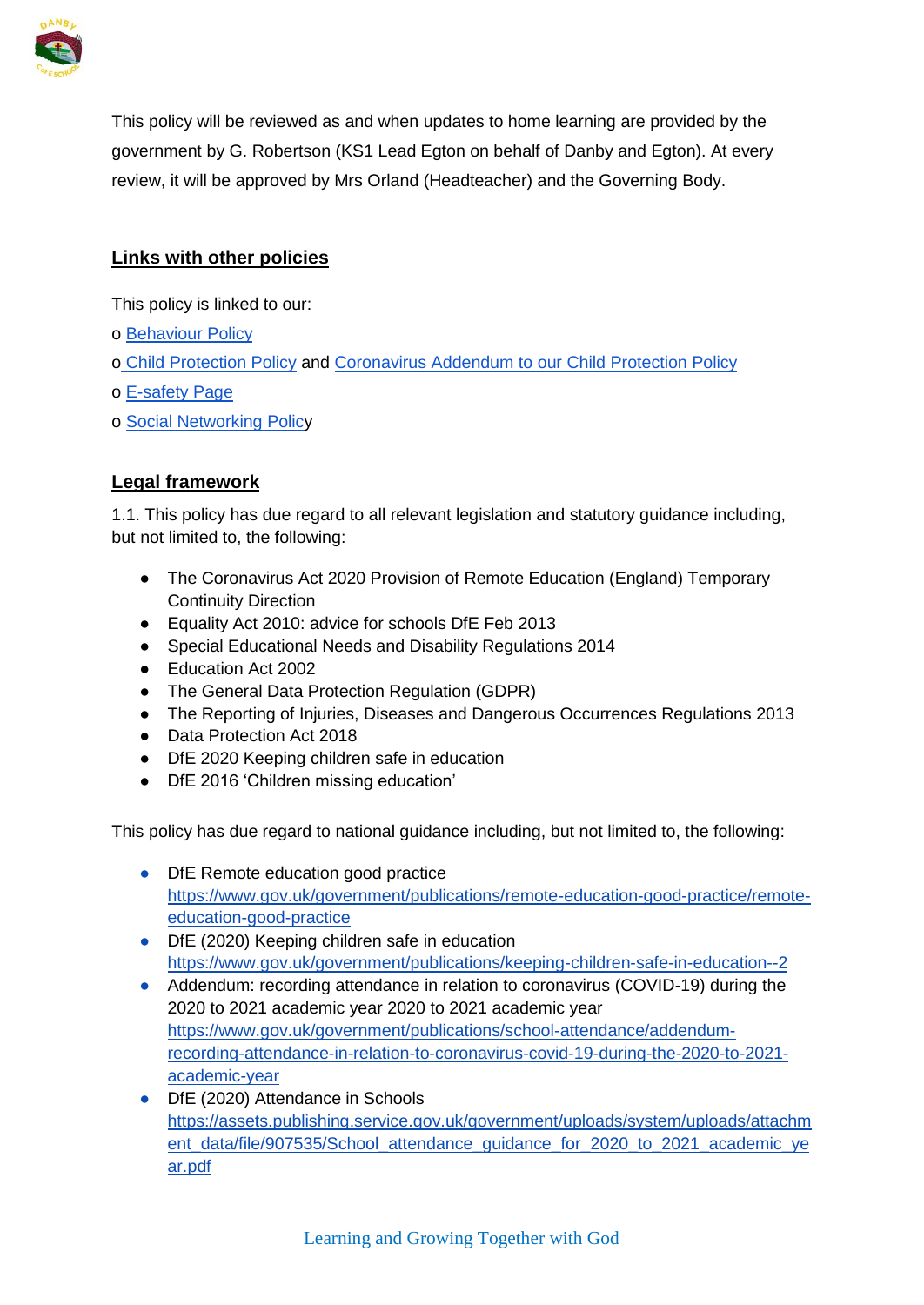

- <https://www.gov.uk/government/publications/early-years-foundation-stage-framework>
- DfE (2017) Special educational needs and disability code of practice: 0 to 25 year[s](https://assets.publishing.service.gov.uk/government/uploads/system/uploads/attachment_data/file/398815/SEND_Code_of_Practice_January_2015.pdf) [https://assets.publishing.service.gov.uk/government/uploads/system/uploads/attachm](https://assets.publishing.service.gov.uk/government/uploads/system/uploads/attachment_data/file/398815/SEND_Code_of_Practice_January_2015.pdf) ent\_data/file/398815/SEND\_Code\_of\_Practice\_January\_2015.pdf
- DfE (2018) Health and safety: responsibilities and duties for schools [https://www.gov.uk/government/publications/health-and-safety-advice-for](https://www.gov.uk/government/publications/health-and-safety-advice-for-schools/responsibilities-and-duties-for-schools)[schools/responsibilities-and-duties-for-schools](https://www.gov.uk/government/publications/health-and-safety-advice-for-schools/responsibilities-and-duties-for-schools)
- DfE (2018) Health a[n](https://www.gov.uk/government/publications/health-and-safety-advice-for-schools/responsibilities-and-duties-for-schools)d safety for school children [https://www.gov.uk/government/publications/health-and-safety-advice-for](https://www.gov.uk/government/publications/health-and-safety-advice-for-schools/responsibilities-and-duties-for-schools)[schools/responsibilities-and-duties-for-schools](https://www.gov.uk/government/publications/health-and-safety-advice-for-schools/responsibilities-and-duties-for-schools)
- DfE (2016) Childre[n](https://www.gov.uk/government/publications/children-missing-education) missing education <https://www.gov.uk/government/publications/children-missing-education>
- DfE (2020) What parents and carers need to know about early years providers, schools and colleges

[https://www.gov.uk/government/publications/what-parents-and-carers-need-to-know](https://www.gov.uk/government/publications/what-parents-and-carers-need-to-know-about-early-years-providers-schools-and-colleges-during-the-coronavirus-covid-19-outbreak)[about-early-years-providers-schools-and-colleges-during-the-coronavirus-covid-19](https://www.gov.uk/government/publications/what-parents-and-carers-need-to-know-about-early-years-providers-schools-and-colleges-during-the-coronavirus-covid-19-outbreak) [outbreak](https://www.gov.uk/government/publications/what-parents-and-carers-need-to-know-about-early-years-providers-schools-and-colleges-during-the-coronavirus-covid-19-outbreak)

● Get laptops and tablets for children who cannot attend school due to coronavirus (COVID-19)

[https://www.gov.uk/guidance/get-laptops-and-tablets-for-children-who-cannot-attend](https://www.gov.uk/guidance/get-laptops-and-tablets-for-children-who-cannot-attend-school-due-to-coronavirus-covid-19)[school-due-to-coronavirus-covid-19](https://www.gov.uk/guidance/get-laptops-and-tablets-for-children-who-cannot-attend-school-due-to-coronavirus-covid-19)

● Get help with technology during coronavirus (COVID-19[\)](https://www.gov.uk/guidance/get-help-with-technology-for-remote-education-during-coronavirus-covid-19) [https://www.gov.uk/guidance/get-help-with-technology-for-remote-education-during](https://www.gov.uk/guidance/get-help-with-technology-for-remote-education-during-coronavirus-covid-19)[coronavirus-covid-19](https://www.gov.uk/guidance/get-help-with-technology-for-remote-education-during-coronavirus-covid-19)

# **APPENDIX:**

Links to professional guidance, advice and support

Safeguarding and remote education during coronavirus (UK Government) [https:///www.gov.uk/guidance/safeguarding-and-remote-education-during-coronavirus-covid-](about:blank)[19](about:blank)

Joint Union advice on COVID-19 (ASCL, NAHT, NEU) <https://neu.org.uk/media/9826/view>

Coronavirus advice (NEU) Distance teaching and learning for school leaders <https://neu.org.uk/advice/coronavirus-distance-teaching-and-learning-school-leaders>